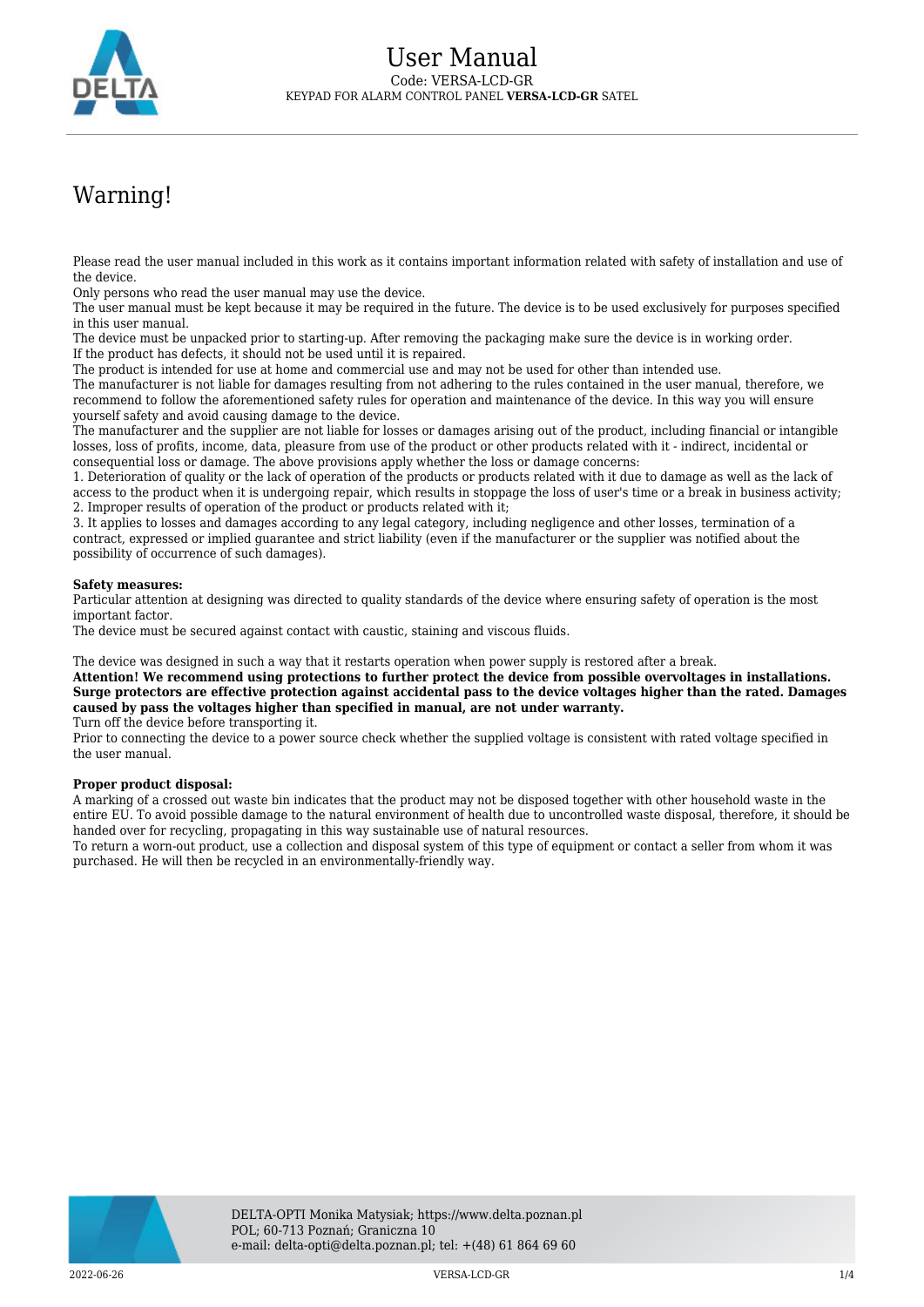

## User Manual Code: VERSA-LCD-GR KEYPAD FOR ALARM CONTROL PANEL **VERSA-LCD-GR** SATEL



The VERSA-LCD-GR keypad is intended for daily operations and programming the VERSA series alarm control system. With the LCD display showing text messages, even advanced functionalities of the alarm control unit are simple and convenient.

| Support:              | <b>VERSA</b>                                                                                                                                                                                                                                                                                                                      |
|-----------------------|-----------------------------------------------------------------------------------------------------------------------------------------------------------------------------------------------------------------------------------------------------------------------------------------------------------------------------------|
| Main features:        | • Green backlight of the keys<br>• LEDs indicating device operation state<br>• Quick switch on the selected standby mode by function keys<br>• Alarms: keypad hold-down PANIC, FIRE and AUX<br>• Bbuzzer for acoustic signaling of some system events<br>• Panel communication loss indication<br>• Microswitch as tamper contact |
| Power supply:         | 12 V DC                                                                                                                                                                                                                                                                                                                           |
| Current consumption:  | max. 130 mA                                                                                                                                                                                                                                                                                                                       |
| Operation temp:       | $-10 °C  55 °C$                                                                                                                                                                                                                                                                                                                   |
| Weight:               | $0.13$ kg                                                                                                                                                                                                                                                                                                                         |
| Dimensions:           | 115 x 95 x 23 mm                                                                                                                                                                                                                                                                                                                  |
| Manufacturer / Brand: | <b>SATEL</b>                                                                                                                                                                                                                                                                                                                      |
| Guarantee:            | 2 years                                                                                                                                                                                                                                                                                                                           |



2022-06-26 VERSA-LCD-GR 2/4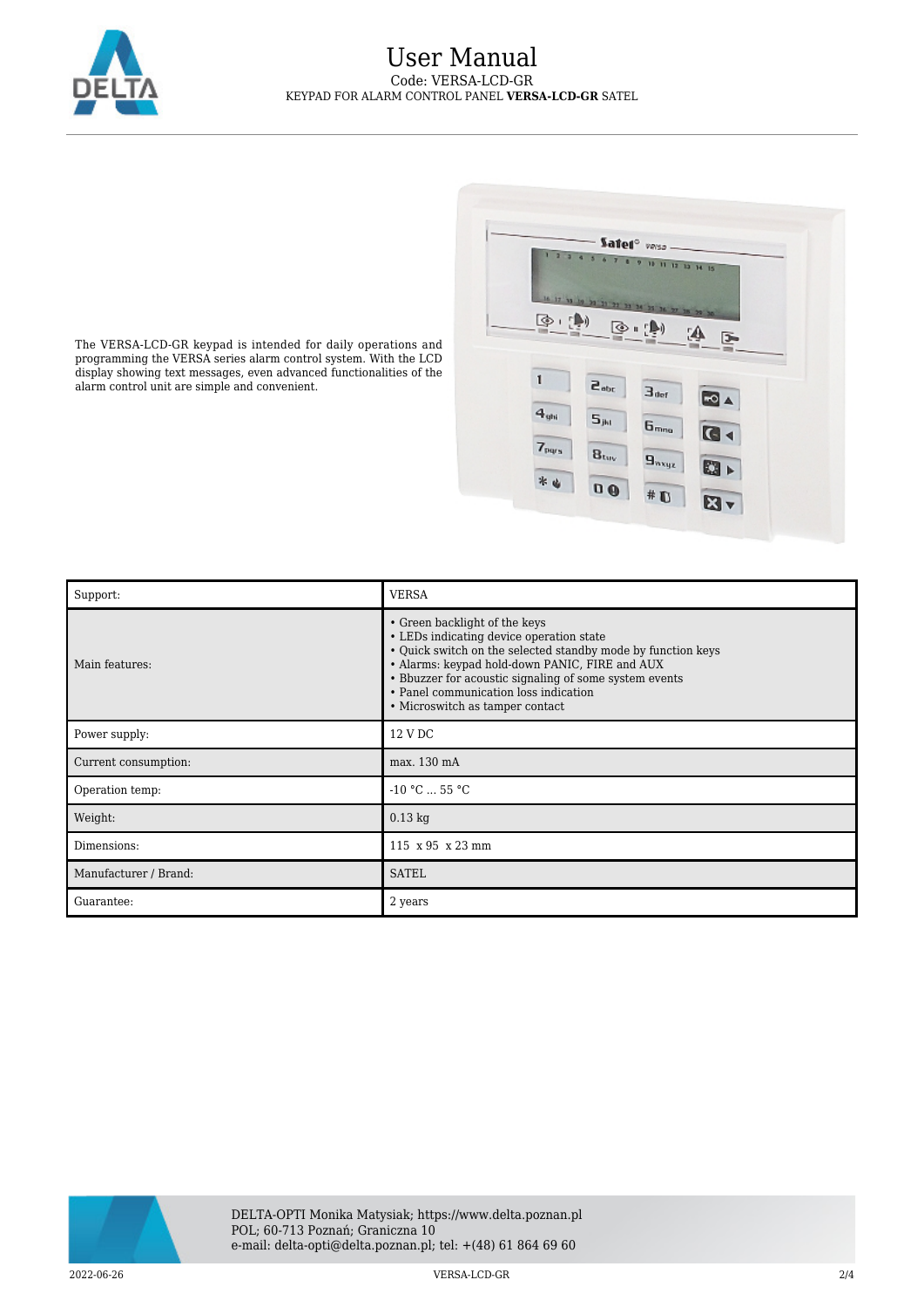



View after remove the cover:



Mounting side view:



DELTA-OPTI Monika Matysiak; https://www.delta.poznan.pl POL; 60-713 Poznań; Graniczna 10 e-mail: delta-opti@delta.poznan.pl; tel: +(48) 61 864 69 60

2022-06-26 VERSA-LCD-GR 3/4